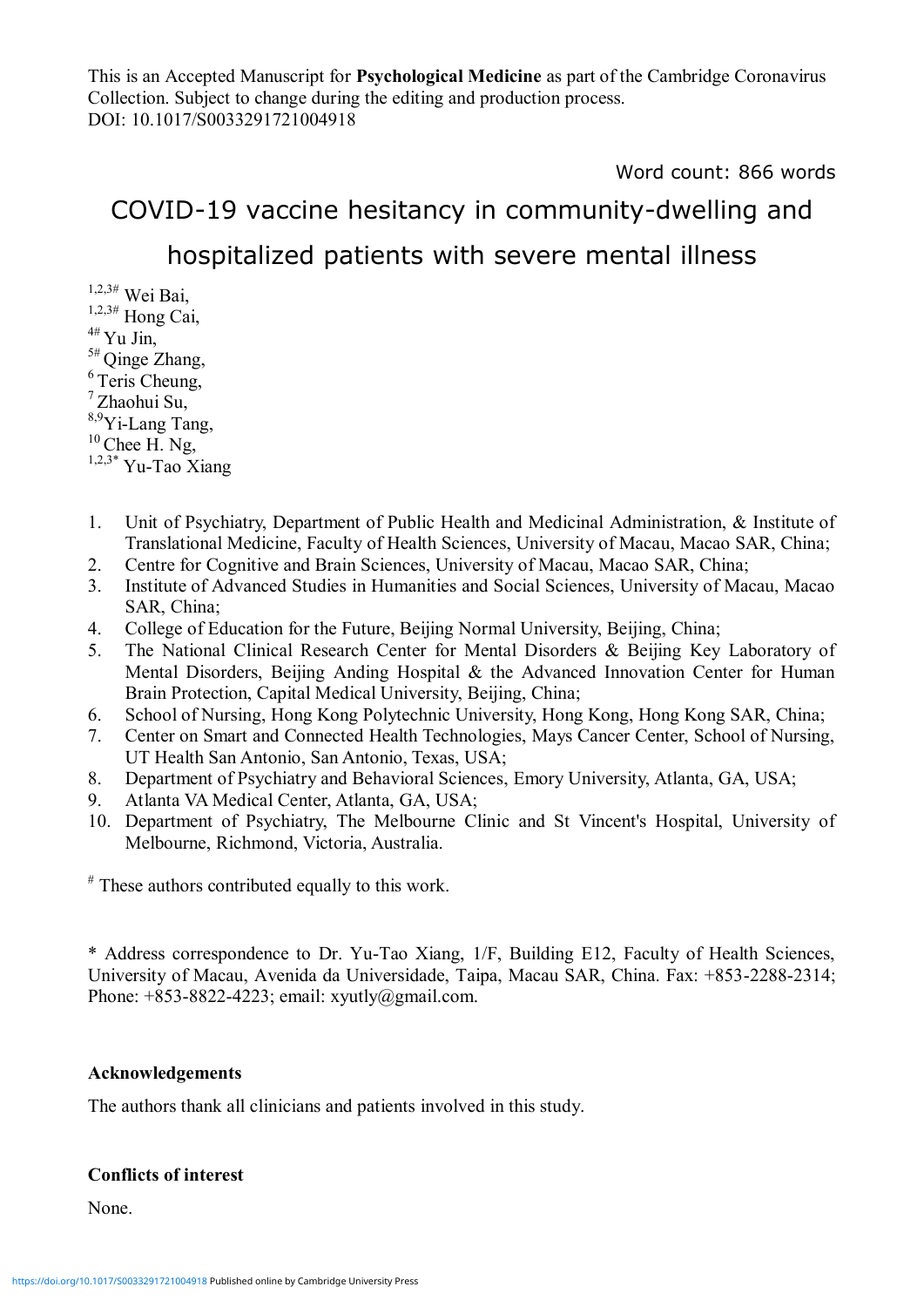A previous study reported that 28.3% of UK adults were not sure or strongly hesitant to be vaccinated against the COVID-19, and the vaccine hesitancy varies greatly by socio-demographic and clinical background (Freeman *et al.*, 2020). Patients with severe mental illness are more likely to suffer from severe clinical outcomes of COVID-19 (Wang *et al.*, 2021), thus it has been advocated that they should be prioritized for vaccination (De Hert *et al.*, 2021). However, vaccine hesitancy in this subpopulation is a major obstacle in the global efforts to control the COVID-19 pandemic. There is little research on this problem apart from two preliminary, single-center surveys conducted in Western countries. A study (Mazereel *et al.*, 2021) in a Belgium psychiatric hospital  $(N=1,151)$  found that 93% of hospitalized patients with various psychiatric disorders accepted and received COVID-19 vaccines. Another study (Danenberg *et al.*, 2021) in an Israel public psychiatric hospital (N=51) found that 23.5% of hospitalized patients with severe mental illness had no intention to get vaccinated. To date, there is no data on vaccine hesitancy in non-Western settings or in community-dwelling patients with psychiatric disorders or across various diagnostic groups. Therefore, we examined the prevalence of vaccine hesitancy and its associated factors among community-dwelling and hospitalized patients with major depressive disorder (MDD), bipolar disorder (BD), and schizophrenia (SCZ) in China, the country where the COVID-19 outbreak first occurred.

This study was conducted in both outpatient clinics for community-dwelling patients and inpatient departments attached to six major psychiatric hospitals in China between October 1 and 8, 2021. Community-dwelling and hospitalized participants who were diagnosed as MDD, BD, or SCZ according to the International Classification of Diseases, Tenth Revision (ICD-10) and older than 18 years were consecutively invited to participate in this survey. Global quality of life (QOL) was measured with the first 2 items of the World Health Organization Quality of Life Scale Brief version (WHOQOL-BREF), while severity of perceived fatigue and physical pain were assessed by a fatigue numeric rating scale and Visual Analog Scale for Pain (VAS), respectively. Depressive symptoms were measured by the Patient Health Questionnaire-2 (PHQ-2), and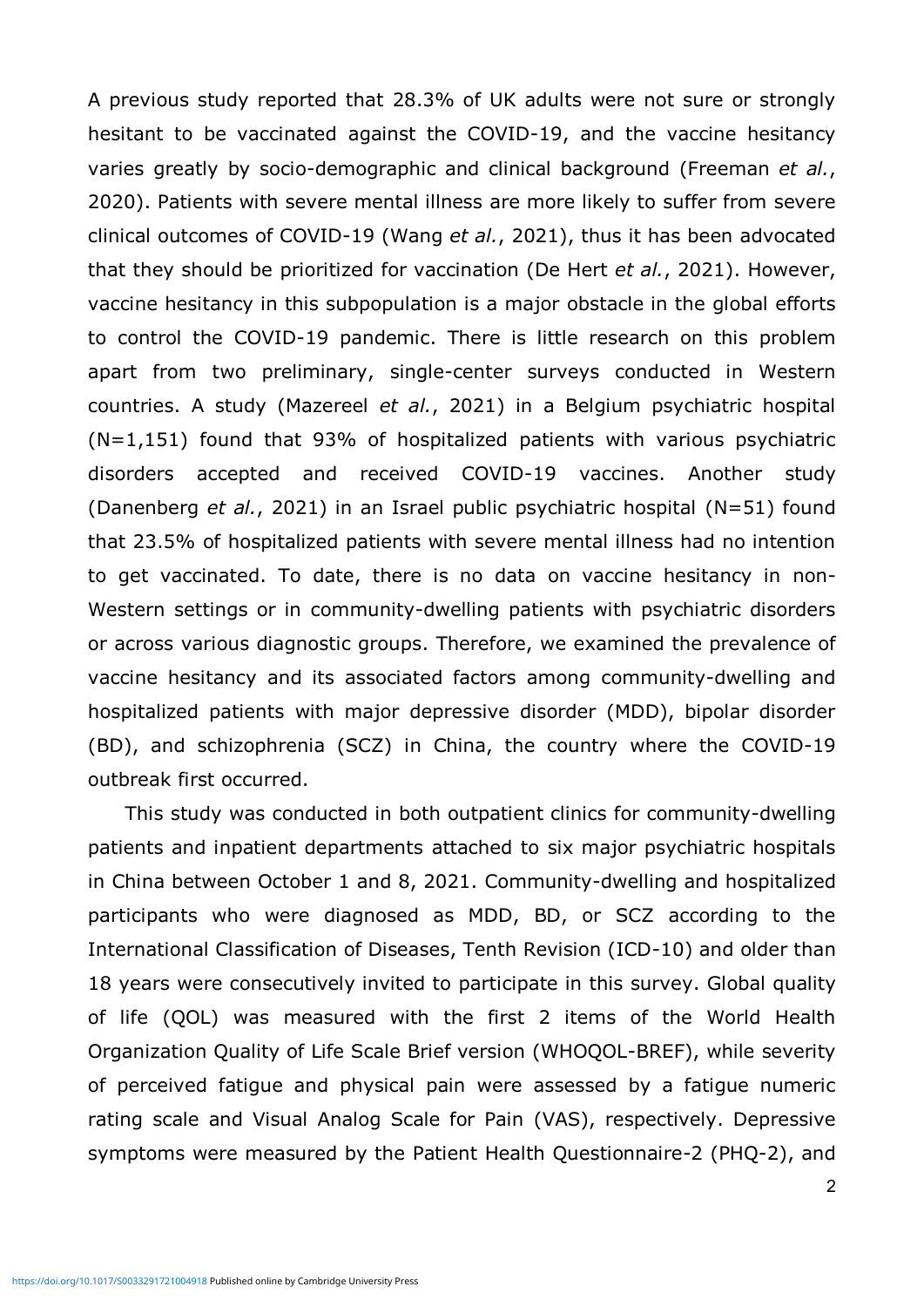perceived stigma was assessed by the Social Impact Scale (SIS). A standardized question was used to measure COVID-19 vaccination hesitancy: "Do you intend to be vaccinated against COVID-19 in the future?" (No/Not having vaccination temporarily/Yes). The first two options were categorized as "COVID-19 vaccination hesitancy" according to the WHO recommendation. All participants signed electronic written informed consent and the study protocol was approved by the ethics committees of the participating hospitals.

Chi-square tests, independent samples t-tests, and Mann-Whitney U tests were performed to compare sociodemographic and disorder-related variables between individuals with COVID-19 vaccination hesitancy and those without, as appropriate. Binary logistic analyses were performed to examine independent correlates of COVID-19 vaccination hesitancy, with variables that significantly differed in univariate analyses and primary psychiatric disorders as independent variables. Significant statistical difference was set at *P* < 0.05 (two-tailed).

 Altogether, 1,853 participants were included in this study. The proportion of COVID-19 vaccination hesitancy was 45.3% (95%CI: 43.1%-47.5%), with 45.3% (95%CI: 42.6%-48.1%) in MDD, 43.6% (95%CI: 38.6%-48.7%) in BD, and 47.4% (95%CI: 41.6%-53.3%) in SCZ subgroups. The proportion of COVID-19 vaccination hesitancy was 49.2% (95%CI: 46.7%-51.8%) in community-dwelling patients, and 31.3% (95%CI: 26.9%-35.8%) in hospitalized patients. Binary logistical regression analysis revealed that unemployed patients (OR=1.257, 95%CI: 1.038-1.522, P=0.019), communitydwelling patients (OR=2.206, 95%CI: 1.737-2.801, P<0.001), and those with a higher level of perceived stigma ( $OR=1.011$ ,  $95\%CI: 1.002-1.019$ ,  $P=0.011$ ) were more likely to have vaccine hesitancy (Table 1). No significant difference in vaccine hesitancy was found across the three major psychiatric disorders.

We found that the vaccine hesitancy rate was high in patients with severe mental illness, particularly in community-dwelling patients, which is considerably higher than the finding in Israel (Danenberg *et al.*, 2021). Consistent with the result in a general population in U.S. (Malik *et al.*, 2020), there is a higher rate of vaccine hesitancy in unemployed patients compared to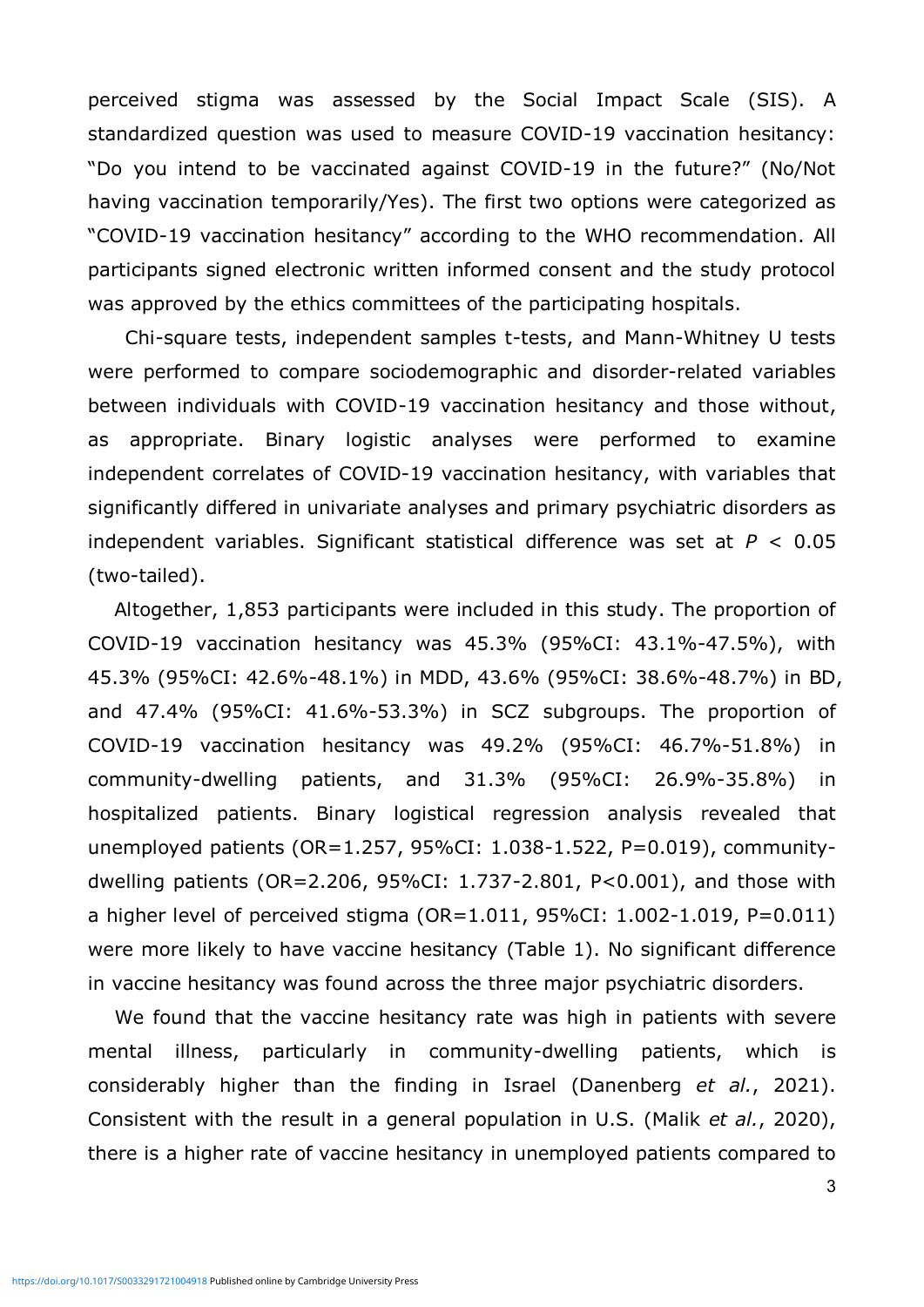employed patients, which could partly be due to the strong encouragement from all employers in China for vaccination in their employees in response to the pandemic.

Community-dwelling patients with severe mental illness had a higher rate of vaccine hesitancy than hospitalized patients, probably because of less public education on the importance and safety of the vaccines compared to hospitalized patients. Additionally, hospitalized patients are more likely to experience crowded living conditions compared to their community-dwelling counterparts (e.g., shared common dining and bathroom spaces, and group activities that increases close contacts) (Brody *et al.*, 2021), which may lead to greater awareness of the need to protect themselves. We also found that patients with a higher level of perceived stigma were more likely to have vaccine hesitancy. Psychiatric patients with a higher level of stigma usually have more limited medical knowledge (Thornicroft *et al.*, 2016), and a lack of awareness about the efficacy and safety COVID-19 vaccination.

In conclusion, this was the first multicenter study on COVID-19 vaccine hesitancy involving both community-dwelling and hospitalized patients with severe mental illness. Due to the high rate of vaccine hesitancy, vaccination promotion strategy should focus on patients with severe mental illness, particularly those who are unemployed and community-dwelling, or have a high level of perceived stigma.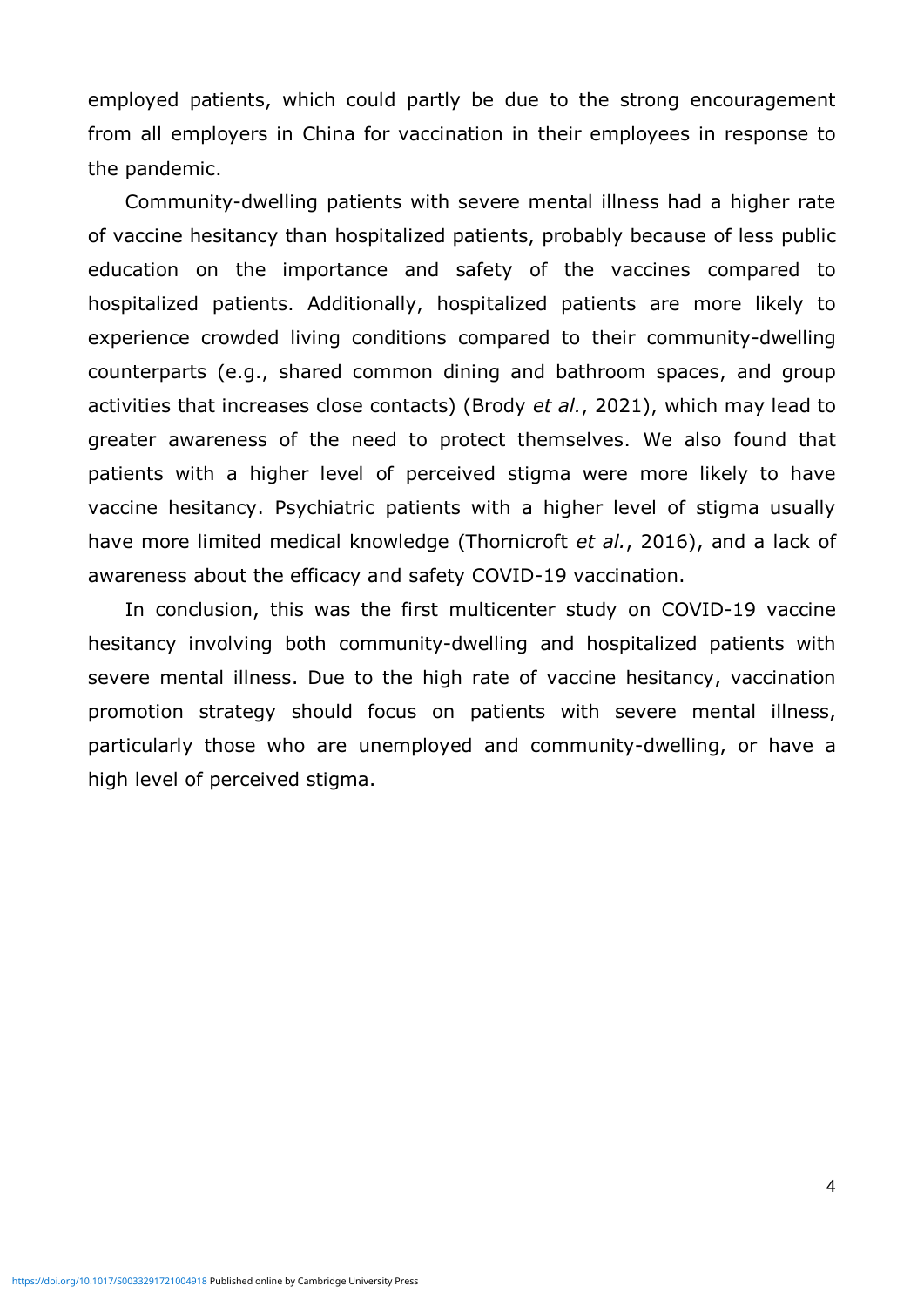This is an Accepted Manuscript for **Psychological Medicine** as part of the Cambridge Coronavirus Collection. Subject to change during the editing and production process. DOI: 10.1017/S0033291721004918

### **References**

Brody, B. D., Shi, Z., Shaffer, C., Eden, D., Wyka, K., Alexopoulos, G. S., . . . Kanellopoulos, D. (2021). COVID-19 infection rates in patients referred for psychiatric admission during a regional surge: The case for universal testing. Psychiatry Research 298, 113833. doi: 10.1016/j.psychres.2021.113833.

Danenberg, R., Shemesh, S., Tzur Bitan, D., Maoz, H., Saker, T., Dror, C., . . . Bloch, Y. (2021). Attitudes of patients with severe mental illness towards COVID-19 vaccinations: A preliminary report from a public psychiatric hospital. *Journal of Psychiatric Research* 143, 16-20. doi: 10.1016/j.jpsychires.2021.08.020.

De Hert, M., Mazereel, V., Detraux, J. & Van Assche, K. (2021). Prioritizing COVID-19 vaccination for people with severe mental illness. World Psychiatry 20, 54-55. doi: 10.1002/wps.20826.

Freeman, D., Loe, B. S., Chadwick, A., Vaccari, C., Waite, F., Rosebrock, L., . . . Lambe, S. (2020). COVID-19 vaccine hesitancy in the UK: the Oxford coronavirus explanations, attitudes, and narratives survey (Oceans) II. Psychological Medicine, 1-15. doi: 10.1017/s0033291720005188.

Malik, A. A., McFadden, S. M., Elharake, J. & Omer, S. B. (2020). Determinants of COVID-19 vaccine acceptance in the US. EClinicalMedicine 26, 100495. doi: 10.1016/j.eclinm.2020.100495.

Mazereel, V., Vanbrabant, T., Desplenter, F. & De Hert, M. (2021). COVID-19 vaccine uptake in patients with psychiatric disorders admitted to or residing in a university psychiatric hospital. The Lancet Psychiatry 8, 860-861. doi: 10.1016/s2215-0366(21)00301-1.

Thornicroft, G., Mehta, N., Clement, S., Evans-Lacko, S., Doherty, M., Rose, D., . . . Henderson, C. (2016). Evidence for effective interventions to reduce mental-health-related stigma and discrimination. The Lancet 387, 1123-1132. doi: 10.1016/s0140-6736(15)00298-6.

Wang, Q., Xu, R. & Volkow, N. D. (2021). Increased risk of COVID-19 infection and mortality in people with mental disorders: analysis from electronic health records in the United States. World Psychiatry 20, 124-130. doi: 10.1002/wps.20806.